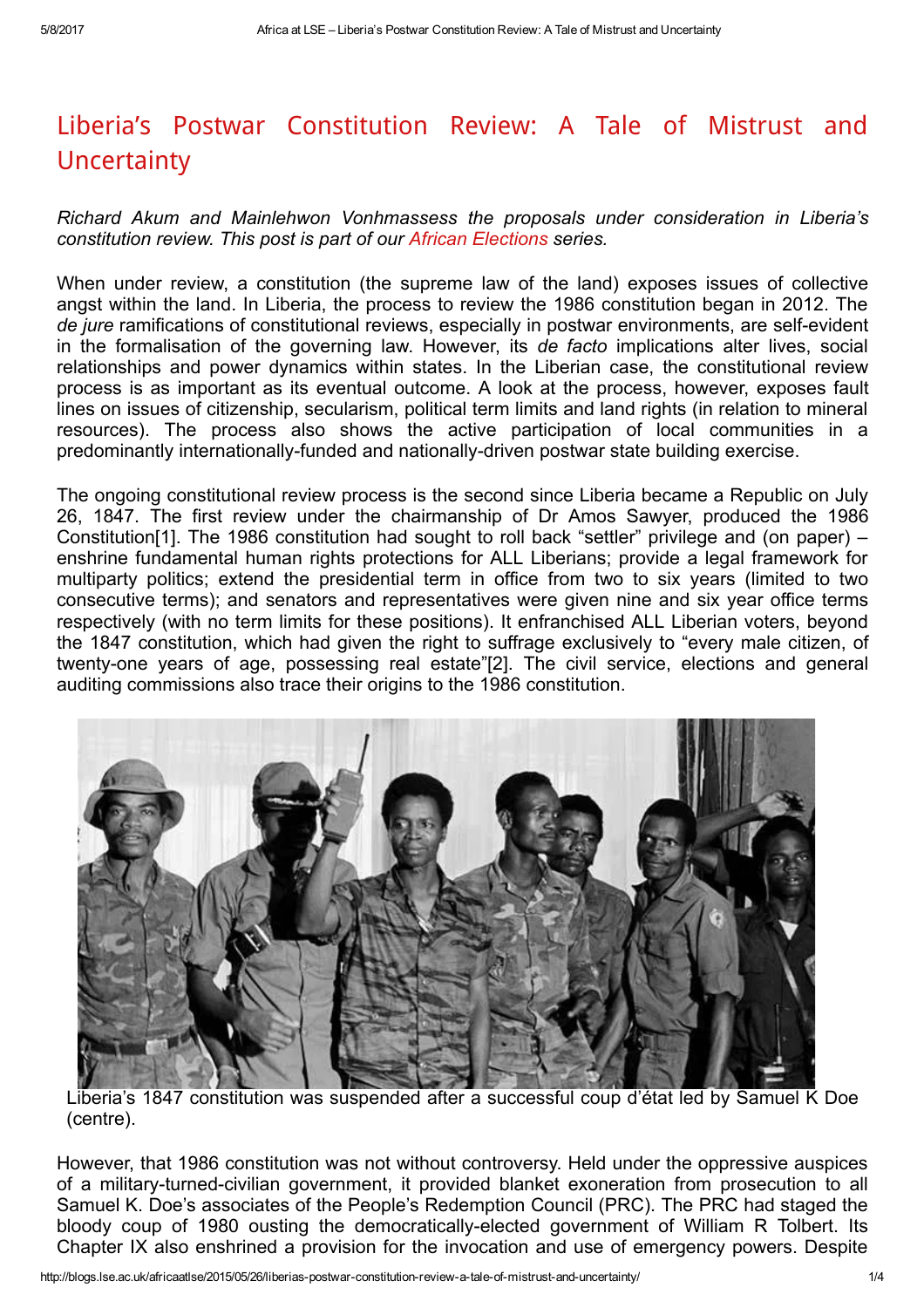the changes effected by the 1986 constitution, the symbols of the nation remained the same – the motto, seal, and flag. These symbols harked back to the mission civilisatrice of the American Colonisation Society[3] towards the indigenous peoples and their lands. Not even late President William V.S. Tubman's 1964 National Unification Policy, which extended county status to Liberia's hinterlands[4], had allayed settler-indigenous tensions. Tubman died in office in 1971, before he could realise his vision of social justice for ALL Liberians was realized.

Under the 1986 constitution, Liberia underwent two civil wars spanning 14 years (1989-2003). After a Governance and Economic Management Assistance Program (GEMAP) transitional process, which effectively brought Liberia under international trusteeship, a truth and reconciliation process, which had truth but little accountability and reconciliation, two postwar presidential elections and three postwar legislative elections, the voices of the Liberian people remain muffled in the shadows of elite politics. In the absence of accurate polling, it has been an arduous endeavor, trying to make sense of what Liberians want. Elections have often offered choices between expediency and patronage. Electoral campaigns have predominantly been about individuals, seldom about issues or party platforms. However, a colorful prism of Liberian voices is emerging within the ongoing constitutional review process, and the voices articulate Liberians' preoccupations.

Preoccupation with citizenship, secularism, term limits for public officials (and the devolution of local participation in the election of their local village, district and county) and land rights is rife. Voices have billowed through radio talk shows, suggestion boxes, local level meetings and focusgroup discussions in all of Liberia's 73 electoral districts and the diaspora. The preoccupations expose deep mistrust of ongoing postwar governance arrangements – so Liberians are speaking their concerns about power to power.

Key among those concerns is the question of dual citizenship. Dual citizenship is a serious issue in a country where asymmetric "settler"-"indigenous" dynamics shaped power, opportunity and livelihood outcomes from 1821-1980 and beyond. Identity still matters. What matters even more, is the end to which identity is used. For many Liberians living in Liberia, accepting dual citizenship is akin to letting the fox into the chicken coop. Dual citizenship presents a flight risk as individuals who might commit crimes in Liberia could escape prosecution behind hybrid citizenship. While the aversion to dual citizenship seems entirely based on hypotheticals, when the issue is raised in Liberia, the infamous "Ellen Cockrum Corruption Case" segues into most analyses. In June 2014, the Government of Liberia filed for the extradition of Ellen Cockrum (a dual American and Liberian citizen), the former Managing Director of Roberts International Airport, from the United States of America, for economic crimes. This is an extremely complicated case, which allegedly involves – kickbacks on a potential US\$130 million contract; audiotapes implicating currently serving highlevel government officials (who hold singular Liberia citizenship and yet seem above prosecution); and which has been adjudicated in the court of public opinion. The 1986 constitution does not explicitly proscribe a Liberian-born citizen from acquiring a second citizenship – not especially as result of displacement due to civil war (though it leaves room for an implicit proscriptive interpretation). So while the Liberian diaspora stands almost united for dual citizenship, within Liberia, it is not a popular position given the way Liberians at home have lived the experience of power and privilege flowing to returning dual citizens.

The issue of secularism has also emerged as a critical issue in the constitutional review process. According to the 2008 census, Liberia denominationally is 85.6% Christian, 12.2% Muslim and 2.2% traditional religions, atheistic and other. However, the push to debate the enshrinement of Liberia as a Christian state is as steeped in Liberia's foundational history as it is in the economic history of the Liberian civil war and the failure of the truth and reconciliation commission to push for meaningful accountability and promote reconciliation among Liberia's social groups. Liberians are not alien to the Islamic radicalisation across the African Sahel from Mali to Somalia. Historically, Liberia's northern tip bordering Guinea did not escape the commercialising and occupying influence of Samory Toure's conquests in the 1880s. The emergence of the Mandingos as a formidable commercial and trading bloc through history and its imbrication with different political actors expanded their economic clout across Liberia.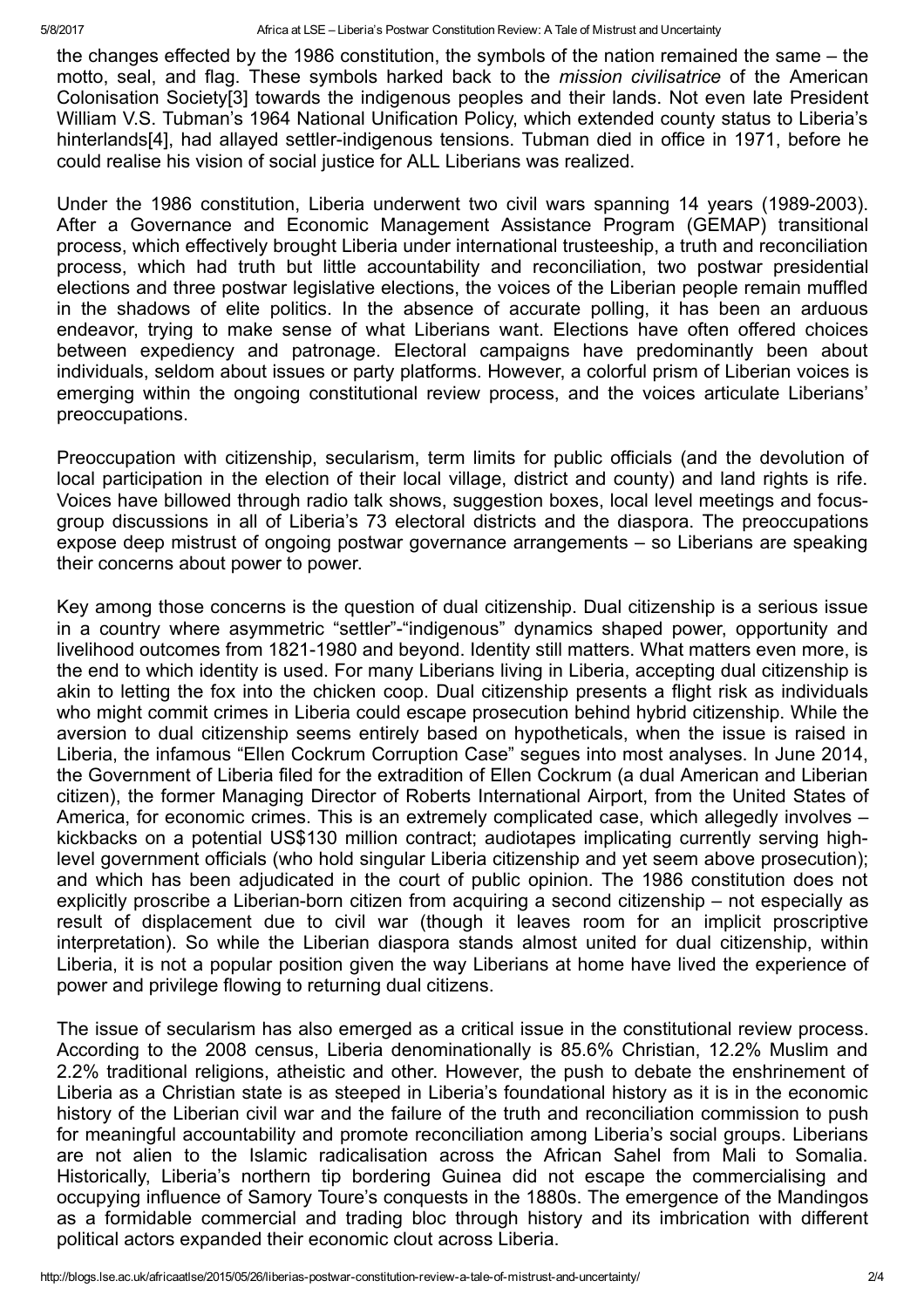Meanwhile, Christian missionary groups have also historically partnered with the Liberian state to provide basic social services – education, health care, potable water and spiritual counseling. Christian missionary groups have effectively become a social safety net. Other than for Liberian citizens, ownership of "real property" is protected in both 1847 and 1986 constitutions for "noncitizen missionary, educational and other benevolent institutions…as long as that property is used for the purposes for which acquired." While religious or ethnic identities are not static, the push to have Liberia become a Christian state stems from social mistrust which postwar transitional processes have been unable to allay.

Like other African states, discussions around term limits have also taken centre stage in this review process. The call to reduce presidential term limits to four years (renewable once), senatorial terms to six years and the term for representatives to four years also reflects mistrust for political actors. In addition to the term limits, Liberians are hoping to wrest from the president, the authority to decide on their local paramount chiefs, mayors and superintendents. There is effectively a missing link in the participatory process through which citizens can elect their city council members, but then the President nominates city mayors, district commissioners and county superintendents. There are top-down resource allocation, use and accountability implications embedded with these appointments and therein also lies part of the problem. Appointed officials serve at the pleasure of the president, negatively nuanced when compared to service to the community. However for an emerging postwar country just past its first decade of transition, there are even harder public finance questions that ought to be answered relating to the procedure and organisation of local elections. However, that is beyond the purview of the constitutional review process.

Finally, the question of land rights, and by extension, mineral use and allocation have been pivotal in these discussions. Minerals became a cornerstone in the financing of the Liberian civil war and the postwar informal economy. These minerals are normally found on the land. So land rights and mineral extraction rights often overlap. Liberia signed onto the Kimberley process in 2007. The Liberian Extractive Industries Transparency Initiative (LEITI), approved in 2009, has also sought to involve community-based actors in ensuring that Liberians benefit from their natural resource endowments. However, all these safeguards came after some lucrative concessions were handed out under dubious circumstances. Neither did they stop the cloud of suspicion from covering the recent sale of four offshore blocks (LB-6, LB-7, LB-16, LB-17). The history of land expropriation for presidential estates, rubber and palm oil plantations and rice paddy fields still dot Liberia's topography. The secrecy surrounding the US\$900 million deal between the Government of Liberia and Mittal Steel in 2006 did not allay the concerns of advocates for the embedding of social development components within extractive industry lease deals. For every concession agreement, there is explicit agreement that the members of the local community are included in the decisionmaking process and that the company doing business in those communities be social responsible. In practice however, the marginalisation of local dwellers has resulted into episodes of violent demonstration by local dwellers at companies, such as, Sime Darby, Arcelor Mittal, and the Liberia Agriculture Company. The Liberian people want an individualised treatment of the land and mineral question. Simply put – If you own the land, then you ought to get a share of the mineral wealth underneath it. This would reshape article 22 (b) of the 1986 constitution, which states that property rights shall not extend to any mineral resources on or beneath any lands, under the seas and other waterways of the Republic.

While the constitutional review process might not necessary allay the mistrust, which continues to pervade state-society relations in Liberia, it certainly has provided a forum for Liberians to express themselves on issues – issues relating to how they envision their country. It might very well be a necessary step in shaping a socially resilient environment within which individuals realise that their voices and opinions matter in community building, which itself is a building block for a resilient state. Transformation is a slow process. Liberia's motto – "the love of liberty brought us here" might capture the narrative of the arriving members of the American Colonisation Society. However, the love of liberty is also evident in the ongoing constitutional review process. That love of liberty could move Liberia beyond the personalisation of politics, towards genuine reconciliation, rebuilding of trust in government and shared benefits from its natural resource endowments.